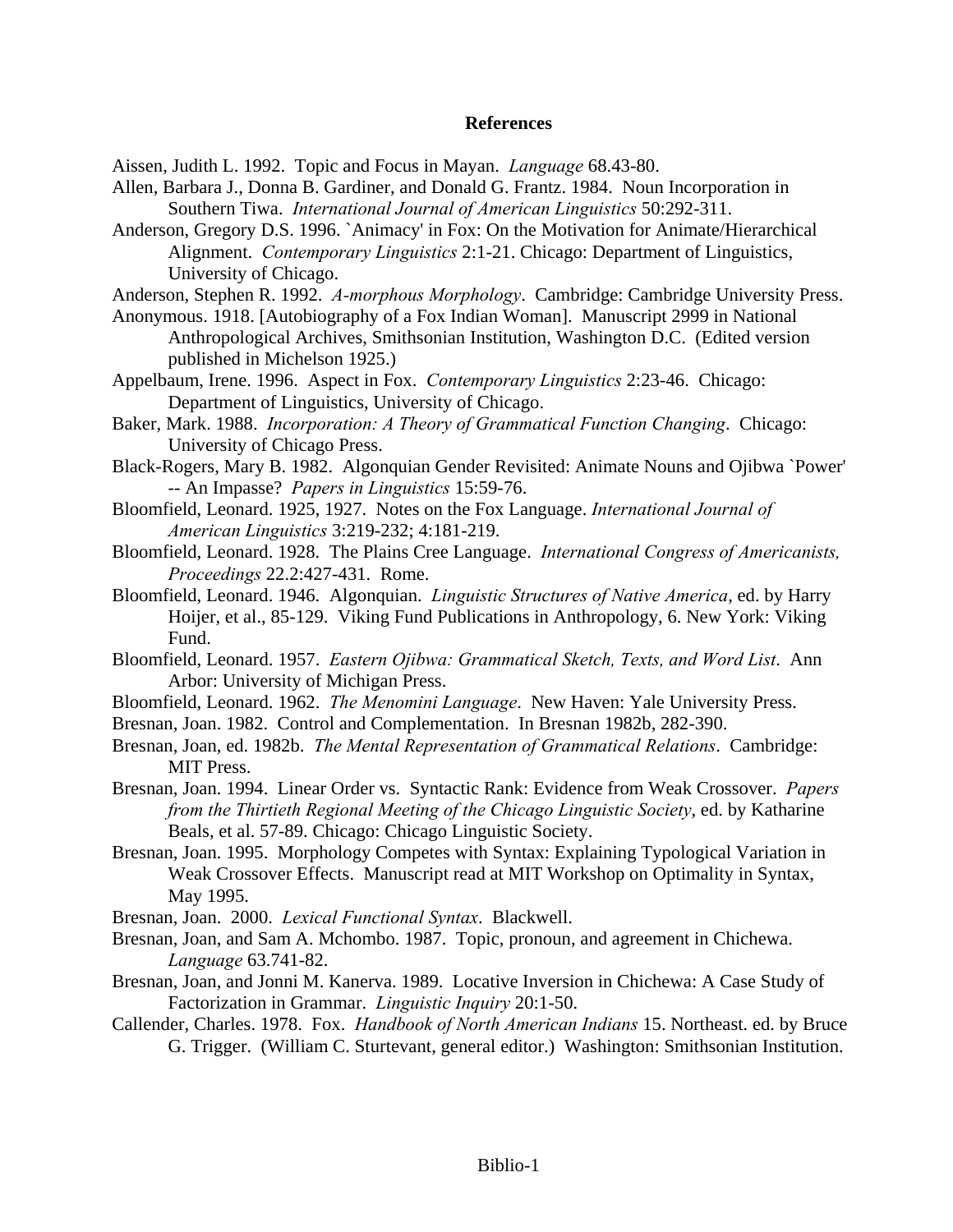- Chafe, Wallace. 1976. Givenness, Contrastiveness, Definiteness, Subjects, Topics, and Point of View. *Subject and Topic: A New Typology of Language*, ed. by Charles N. Li, 25-56. New York: Academic Press.
- Chafe, Wallace. 1995. The Realis-Irrealis Distinction in Caddo, the Northern Iroquoian Languages, and English. *Modality in Grammar and Discourse*, ed. by Joan Bybee and Suzanne Fleischman. Benjamins.
- Chomsky, Noam. 1970. Remarks on Nominalization. *Readings in English Transformational Grammar*, ed. by R.A. Jacobs and P.A. Rosenbaum, 184-221. Waltham, MA: Ginn.
- Chomsky, Noam. 1977. On Wh-movement*. Formal Syntax*, ed. by Peter Culicover, et al., 71- 132. New York: Academic Press.
- Costa, David. 1996. Reconstructing Initial Change in Algonquian. *Anthropological Linguistics* 38:39-72.
- Dahlstrom, Amy. 1986a. *Plains Cree Morphosyntax*. Ph.D. dissertation, University of California, Berkeley.
- Dahlstrom, Amy. 1986b. Weak Crossover and Obviation. *Proceedings of the Twelfth Annual Meeting of the Berkeley Linguistics Society*, ed. by Vassiliki Nikiforidou, et al., 51-60. Berkeley: Berkeley Linguistics Society.
- Dahlstrom, Amy. 1987. Discontinuous Constituents in Fox. *Native American Languages and Grammatical Typology*, ed. by Paul D. Kroeber and Robert E. Moore, 53-73. Bloomington: Indiana University Linguistics Club.
- Dahlstrom, Amy. 1988. Independent Pronouns in Fox. *To Honor Mary Haas*, ed. by William Shipley, et al., 165-194. Berlin: Mouton.
- Dahlstrom, Amy. 1991. *Plains Cree Morphosyntax*. New York: Garland.
- Dahlstrom, Amy. 1993. The Syntax of Discourse Functions in Fox. *BLS 19 Special Session on the Syntax of Native American Languages*, ed. by David Peterson, 11-21.
- Dahlstrom, Amy. 1994. An Analog to Tough Movement in Fox Syntax. *Actes du vingt-cinquième congrès des algonquinistes*. ed. by William Cowan, 59-71. Ottawa: Carleton University.
- Dahlstrom, Amy. 1995. *Topic, Focus, and Other Word Order Problems in Algonquian*. The Belcourt Lecture, delivered before the University of Manitoba on 25 February 1994. Winnipeg: Voices of Rupert's Land.
- Dahlstrom, Amy. 1996a. Affixes vs. Clitics in Fox. *Contemporary Linguistics* 2:47-57. Chicago: Department of Linguistics, University of Chicago.
- Dahlstrom, Amy. 1996b. Narrative Structure of a Fox Text. *nikotwâsik iskwâhtêm, pâskihtêpayih! Studies in Honour of H.C. Wolfart*, ed. by J.D. Nichols and A.C. Ogg, 113-162. Algonquian and Iroquoian Memoir 13. Winnipeg: Algonquian and Iroquoian Linguistics.
- Dahlstrom, Amy. 1997. Fox (Mesquakie) reduplication. *International Journal of American Linguistics* 63:203-26.
- Darnell, Regna, and Anthony L. Vanek. 1976. The Semantic Basis of the Animate/Inanimate Distinction in Cree. *Papers in Linguistics* 9:159-180.
- Denny, J. Peter. 1981. Algonquian Word Structure from the Viewpoint of Logical Semantics. *Linguistique Amérindienne II: Études Algonquiennes*, ed. by Lynn Drapeau, 21-29. Montréal Working Papers in Linguistics 16. Montreal: Université du Québec à Montréal.
- Dik, Simon, et al. 1981. On the Typology of Focus Phenomena. *Perspectives in Functional Grammar*, ed. by Teun Hoekstra, et al., 41-74. Dordrecht: Foris.
- Dixon, R.M.W. 1972. *The Dyirbal Language of North Queensland*. Cambridge: Cambridge University Press.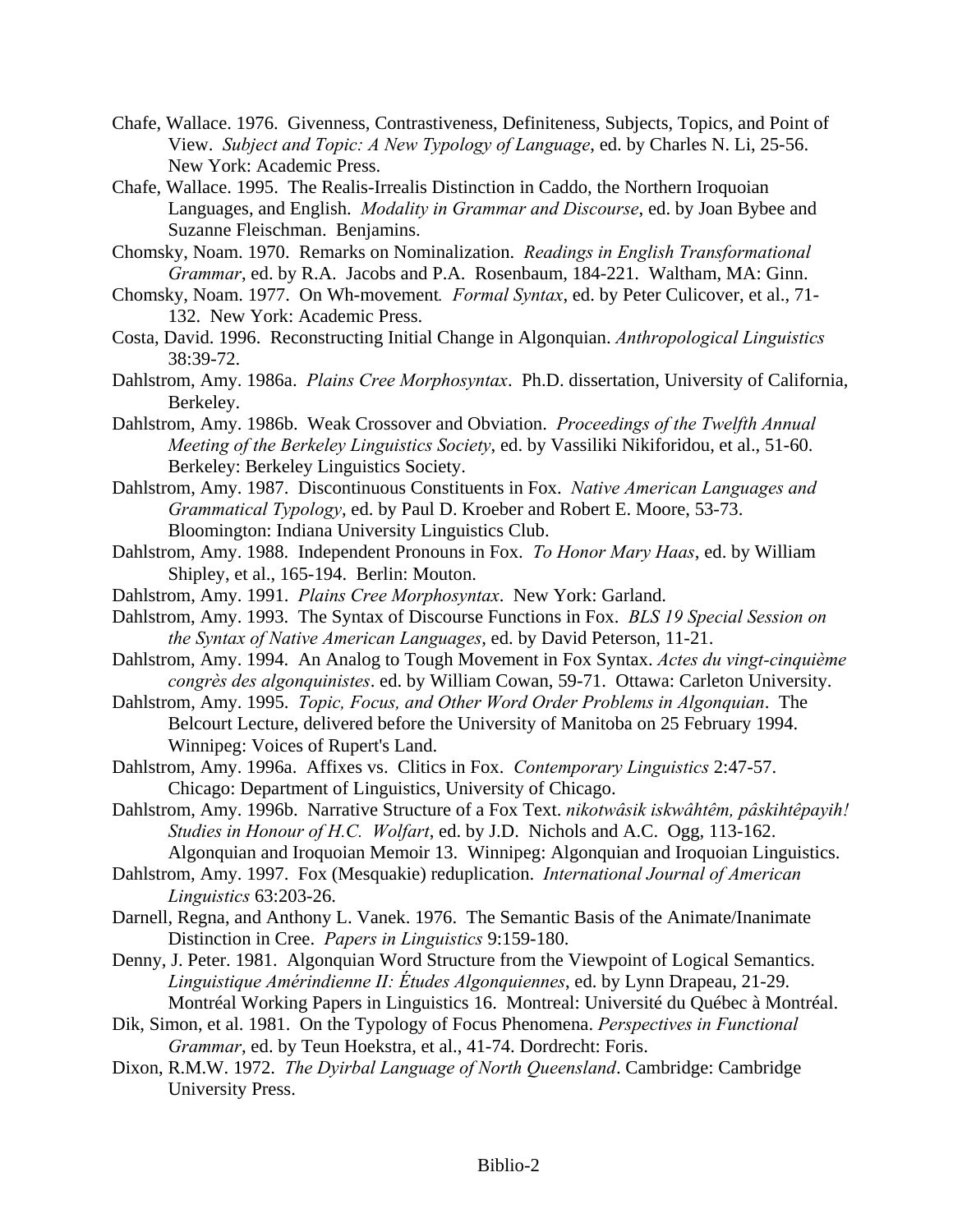Dove, Guy. 1996. Word Order, Discourse Function, and Fox Syntax. *Contemporary Linguistics* 2:59-68. Chicago: Department of Linguistics, University of Chicago.

- Dryer, Matthew. 1986. Primary and Secondary Objects, and Antidative. *Language* 62:808-845.
- Edmunds, R. David, and Joseph L. Peyser. 1993. *The Fox Wars: The Mesquakie Challenge to New France*. Norman: University of Oklahoma Press.
- Eliot, John. 1666. *The Indian Grammar Begun, or An Essay to Bring the Indian Language into Rules*. Cambridge: M. Johnson. (Reprinted: Old South Leaflets No. 52. 1896.)
- Frantz, Donald G. 1966. Person Indexing in Blackfoot. *International Journal of American Linguistics* 32:50-58.
- Frantz, Donald G. 1978. Copying from Complements in Blackfoot. *Linguistic Studies of Native Canada*, ed. by Eung-Do Cook and Jonathan Kaye, 89-109. Vancouver: University of British Columbia Press.
- Goddard, Ives. 1967. The Algonquian Independent Indicative. *Contributions to Anthropology: Linguistics I (Algonquian),* ed. by A.D. DeBlois, 66-106. National Museum of Canada Bulletin 214. Ottawa: National Museum of Canada.
- Goddard, Ives. 1974. Dutch Loanwords in Delaware. *A Delaware Indian Symposium*, ed. by Herbert C. Kraft, 153-160. Harrisburg: The Pennsylvania Historical and Museum Commission.
- Goddard, Ives. 1975. Algonquian, Wiyot, and Yurok: Proving a Distant Relationship. *Linguistics and Anthropology: In Honor of C.F. Voegelin*., ed. by M. Dale Kinkade, et al., 249-262. Lisse: Peter de Ridder Press.
- Goddard, Ives. 1979a. *Delaware Verbal Morphology*. New York: Garland.
- Goddard, Ives. 1979b. Comparative Algonquian. *The Languages of Native America: Historical and Comparative Assessment*, ed. by Lyle Campbell and Marianne Mithun, 70-132. Austin: University of Texas Press.
- Goddard, Ives. 1984. The Obviative in Fox Narrative Discourse. *Papers of the Fifteenth Algonquian Conference*, ed. by William Cowan, 273-286. Ottawa: Carleton University.
- Goddard, Ives. 1985. Paradigmatic splitting by morphological regularization: the Fox prohibitives. *International Journal of American Linguistics* 51:419-421.
- Goddard, Ives. 1987. Fox Participles. *Native American Languages and Grammatical Typology*, ed. by Paul D. Kroeber and Robert E. Moore, 105-118. Bloomington: Indiana University Linguistics Club.
- Goddard, Ives. 1988a. Post-transformational Stem Derivation in Fox. *Papers and Studies in Contrastive Linguistics* 22:59-72. Poznan.
- Goddard, Ives. 1988b. Stylistic Dialects in Fox Linguistic Change. *Historical Dialectology*, ed. by Jacek Fisiak, 193-209. Berlin: Mouton.
- Goddard, Ives. 1990a. Aspects of the Topic Structure of Fox Narratives: Proximate Shifts and the Use of Overt and Inflectional NPs. *International Journal of American Linguistics* 56:317- 40.
- Goddard, Ives. 1990b. Paradigmatic Relationships. *Proceedings of the Sixteenth Annual Meeting of the Berkeley Linguistics Society. Special Session on General Topics in American Indian Linguistics*, ed. by David J. Costa, 39-50. Berkeley: Berkeley Linguistics Society.
- Goddard, Ives. 1990c. Primary and Secondary Stem Derivation in Algonquian. *International Journal of American Linguistics* 56:449-483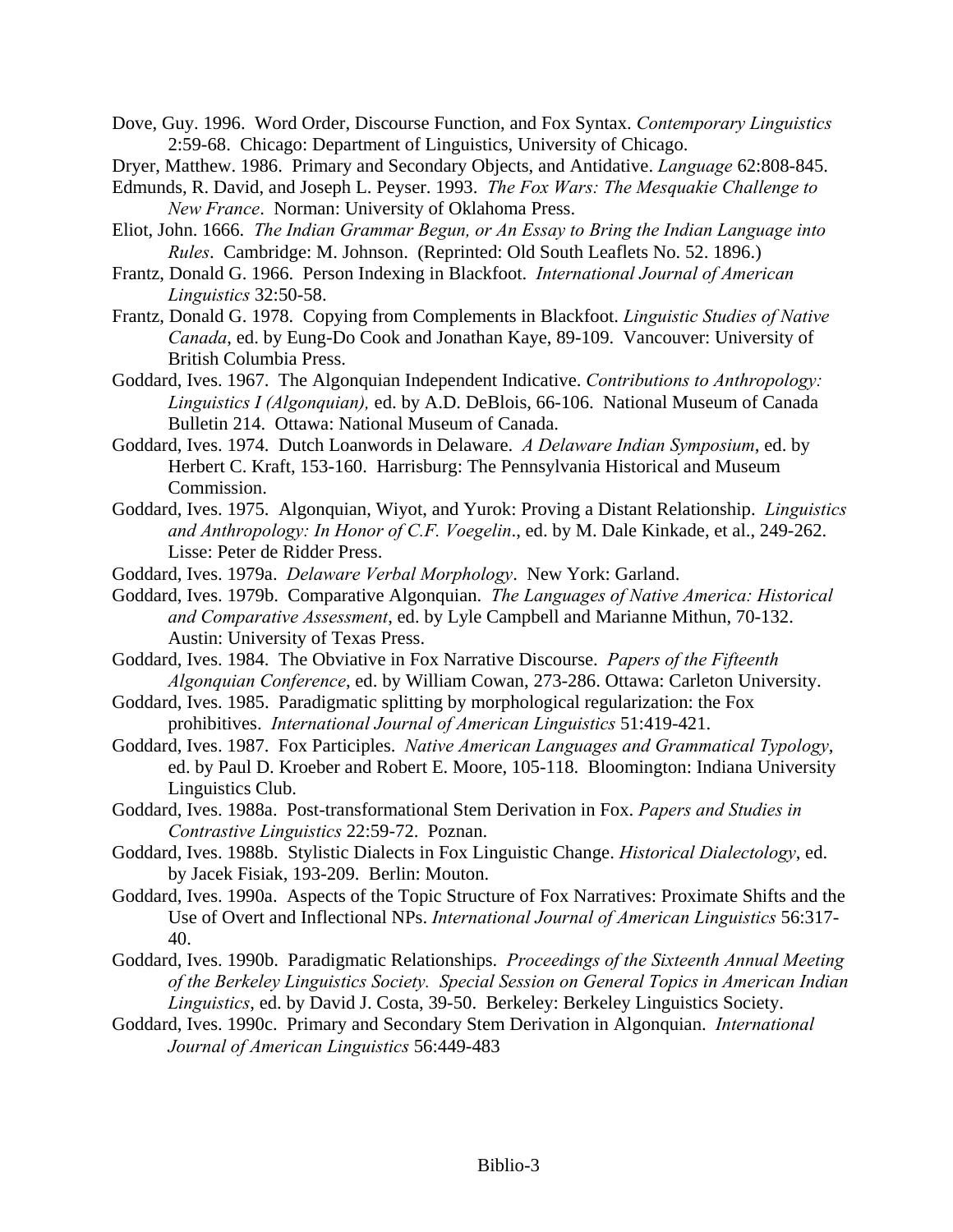- Goddard, Ives. 1990d. Some Literary Devices in the Writings of Alfred Kiyana. *Papers of the Twenty-first Algonquian Conference*, ed. by William Cowan, 159-71. Ottawa: Carleton University.
- Goddard, Ives. 1991. Observations Regarding Fox (Mesquakie) Phonology. *Papers of the Twenty-second Algonquian Conference,* ed. by William Cowan, 157-181. Ottawa: Carleton University.
- Goddard, Ives. 1992a. Fox Diminutives. Paper read at American Anthropological Association meetings, San Francisco, December 1992.
- Goddard, Ives. 1992b. Fox (Mesquakie) Kinship Terminology. *Papers of the Twenty-third Algonquian Conference*, ed. by William Cowan, 244-262. Ottawa: Carleton University.
- Goddard, Ives. 1994. *Leonard Bloomfield's Fox Lexicon: Critical Edition*. Algonquian and Iroquoian Linguistics, Memoir 12. Winnipeg: Algonquian and Iroquoian Linguistics.
- Goddard, Ives. 1995. Notes on Fox (Mesquakie) Inflection: Minor Modes and Incompletely Described Morphemes. *Papers of the Twenty-Sixth Algonquian Conference*, ed. by David H. Pentland. Winnipeg: University of Manitoba.
- Goddard, Ives. 1997. The West-to-East Cline in Algonquian Dialectology. *Actes du vingtcinquième congrès des algonquinistes*, ed. by William Cowan, 187-211. Ottawa: Carleton University.
- Grafstein, Ann. 1981. Obviation in Ojibwa. *Linguistique Amérindienne II: Études Algonquiennes*, ed. by Lynn Drapeau, 83-134. Recherches Linguistiques à Montréal 16.
- Greenberg, Joseph H. 1954. Concerning Inferences from Linguistic to Nonlinguistic Data. *Language in Culture: Conference on the Interrelations of Language and Other Aspects of Culture*, ed. by Harry Hoijer, 3-19. Chicago: University of Chicago Press.
- Greenberg, Joseph H. 1966. Some Universals of Grammar, with Particular Reference to the Order of Meaningful Elements. *Universals of Language*, ed. by Joseph Greenberg, 73-113. Cambridge: MIT Press.
- Haas, Mary. 1966. Wiyot-Yurok-Algonkian and Problems of Comparative Algonkian. *International Journal of American Linguistics* 32:101-107.
- Hale, Ken. 1976. The Adjoined Relative Clause in Australia. *Grammatical Categories in Australian Languages,* ed. by R.M.W. Dixon. 78-105. Canberra: Australian Institute of Aboriginal Studies, Linguistic Series, no. 22.
- Halle, Morris, and Alec Marantz. 1993. Distributed Morphology and the Pieces of Inflection. *The View from Building 20: Essays in Linguistics in Honor of Sylvain Bromberger*, ed. by Kenneth Hale and Samuel Jay Keyser, 111-176. Cambridge: MIT Press.
- Hallowell, A. Irving. 1955. *Culture and Experience*. Philadelphia: University of Pennsylvania Press.
- Hallowell, A. Irving. 1976. *Contributions to Anthropology: Selected Papers of A. Irving Hallowell*. Chicago: University of Chicago Press.
- Hockett, Charles F. 1948. Potawatomi II: Derivation, Personal Prefixes, and Nouns. *International Journal of American Linguistics* 14:63-73.
- Hotta, Syûgo. 1996. Verb-verb Compounds in Fox. *Contemporary Linguistics* 2:69-84. Chicago: Department of Linguistics, University of Chicago.
- Howse, James. 1844. *A Grammar of the Cree Language, With Which is Combined an Analysis of the Chippeway Dialect*. London: J.G.F. and J. Rivington.
- James, Deborah. 1982. Past Tense and the Hypothetical: A Cross-linguistic Study. *Studies in Language* 6:375-403.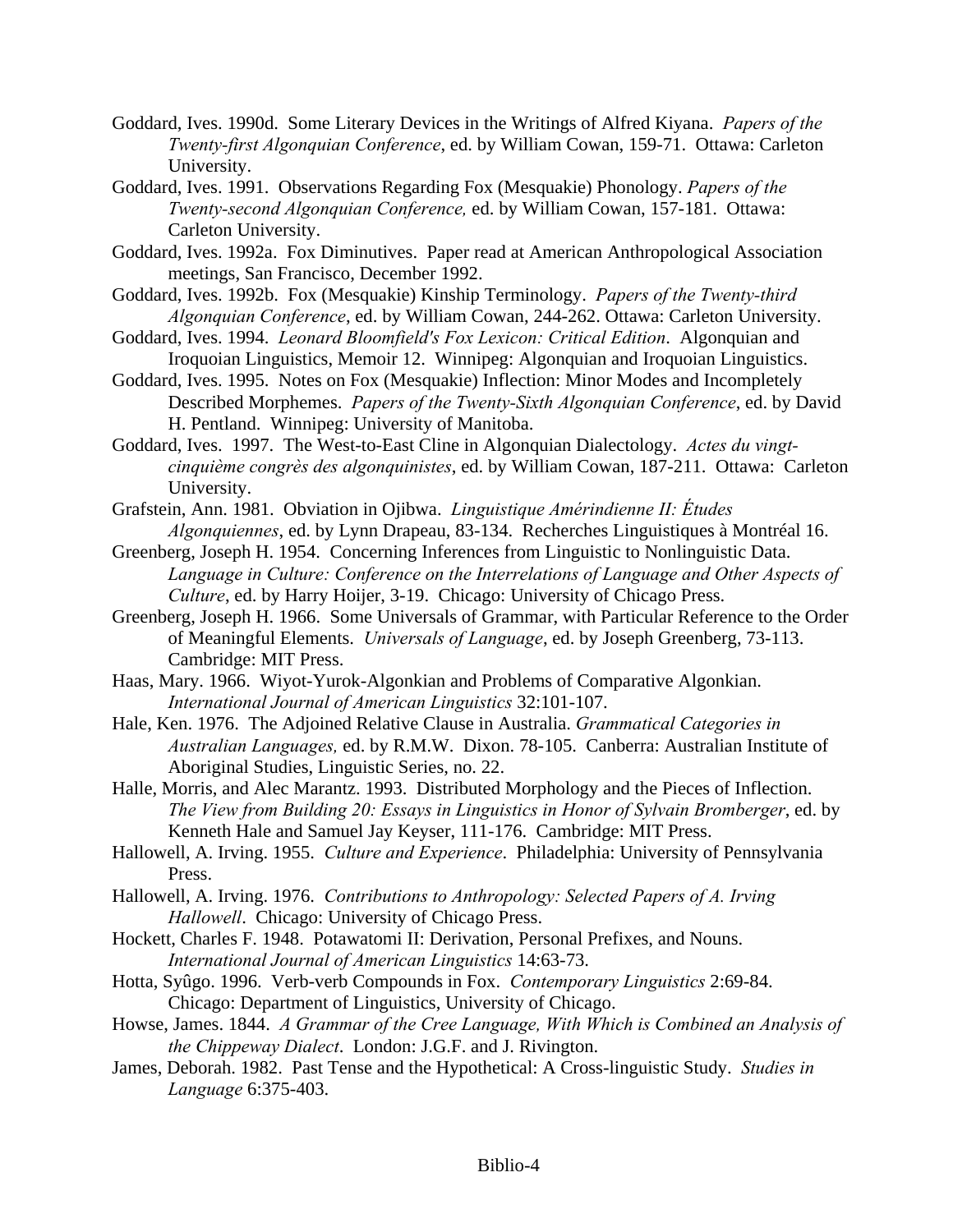- James, Deborah. 1984. Raising to Subject in Moose Cree: A Problem for Subjacency. *Syntax and Semantics, 16. The Syntax of Native American Languages*, ed. by Eung-Do Cook and Donna Gerdts, 205-213. New York: Academic Press.
- Jelinek, Eloise. 1984. Empty Categories, Case, and Configurationality. *Natural Language and Linguistic Theory*, 2:39-76.
- Jolley, Catherine A. 1982. On the Plains Cree Passive: An Analysis of Syntactic and Lexical Rules. *Ohio State Working Papers in Linguistics* 26:1-33. Columbus: Ohio State University.
- Jolley, Catherine A. 1984. Enclitic Particles in Mesquakie. *Papers of the Fifteenth Algonquian Conference* ed. by William Cowan, 303-318. Ottawa: Carleton University.
- Jones, William. 1906. An Algonquian Syllabary. *Boas Anniversary Volume*, 88-93. New York: G.E. Stechert.
- Jones, William. 1907. *Fox Texts*. American Ethnological Society Publications 1. Leiden.
- Jones, William. 1911. Algonquian (Fox). *Handbook of North American Languages*, part 1, ed. by Franz Boas, 735-834. Bureau of American Ethnology Bulletin 40. Washington: G.P.O.
- Kaplan, Ronald M., and Joan Bresnan. 1982. Lexical-Functional Grammar: A Formal System for Grammatical Representation. *The Mental Representation of Grammatical Relations*, ed. by Joan Bresnan, 174-281. Cambridge: MIT Press.
- Kaplan, Ronald M., and Annie Zaenen. 1989. Long Distance Dependencies, Constituent Structure, and Functional Uncertainity. *Alternative Conceptions of Phrase Structure*, ed. by Mark Baltin and Anthony Kroch, 17-42. Chicago: University of Chicago Press.
- Kathman, David. 1993. Expletive Verb Marking in Abkhaz. *Proceedings of the Nineteenth Annual Meeting of the Berkeley Linguistics Society*, ed. by Joshua S. Guenther, et al., 193- 204. Berkeley: Berkeley Linguistics Society.
- Kathman, David. 1994. *The Morphosyntax of Verb Agreement*. Ph.D. dissertation, University of Chicago.
- Kaye, Jonathan D. 1979. Obviation in Algonquin: An EST Treatment. Paper read at the 10th NELS conference, November 1979. [Summarized in Grafstein 1981.]
- Kiyana, Alfred. 1912a. *esamegamata menetowita sakimewa*. [Mosquito, who fasted too long and became a spirit.] Manuscript 2984-c in National Anthropological Archives, Smithsonian Institution, Washington D.C. [Published in Contemporary Linguistics 2:121-130 (Department of Linguistics, University of Chicago), with edition and translation by Amy Dahlstrom.]
- Kiyana, Alfred. 1912b. *mattimanetoani keteminakota nadawaye neniwa*. [A man who was blessed by an evil spirit long ago.] Manuscript 2656 in National Anthropological Archives, Smithsonian Institution, Washington D.C.
- Kiyana, Alfred. 1912c. *mekatewita nadawaye neniwa*. [A man who fasted long ago.] Manuscript 2664-b in National Anthropological Archives, Smithsonian Institution, Washington D.C.
- Kiyana, Alfred. 1912d. *nei byetweyakawata owittisgeai edawitti nadawaye nenotewa*. [What happened to an Indian of long ago, who knew how to bring his enemies by drumming. Manuscript 1880 in National Anthropological Archives, Smithsonian Institution, Washington D.C.
- Kiyana, Alfred. 1912e. *oskinawea mekatewita*. [A young man who fasted.] Manuscript 2984-e in National Anthropological Archives, Smithsonian Institution, Washington, D.C. [edited and translated version published in Dahlstrom 1996b]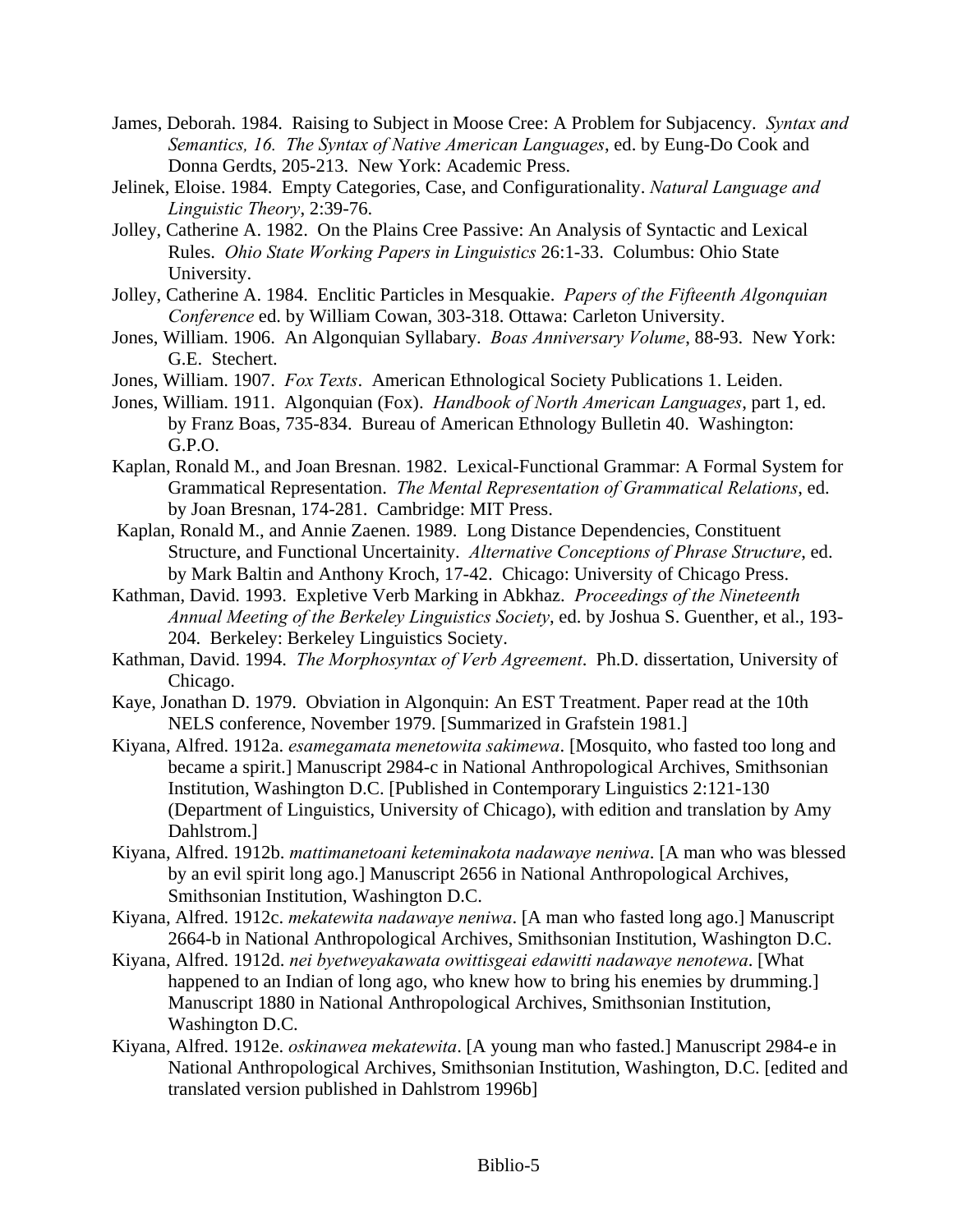- Kiyana, Alfred. 1912f. *witekokaaa*. [The one who sounds like an owl.] Manuscript 2984-a in National Anthropological Archives, Smithsonian Institution, Washington D.C.
- Kiyana, Alfred. 1913. *wisakea osani okyeni osimeani okomeseani*. [Wisahkeha, his father, his mother, his younger brother, his grandmother.] Manuscript 2958-a in National Anthropological Archives, Smithsonian Institution, Washington, D.C.
- Kiyana, Alfred. 1914. [The legend of the Owl Sacred Pack.] Manuscript 2693 in National Anthropological Archives, Smithsonian Institution, Washington D.C. [edited version published in Michelson 1921.]
- Kiyana, Alfred. c1915. *nina edawiyani easkimeko kekenetamani nainai ekwiyeseiyani*. [What happened to me when I was first aware of things as a boy.] [Autobiography of Alfred Kiyana.] Manuscript 1834 in National Anthropological Archives, Smithsonian Institution, Washington D.C.
- Kiyana, Alfred. c1916. *wabasaya osimeani meskwasonabi idisowa*. [Wapasaya's younger brother; his name was Meskwasona.] Manuscript 2121 in National Anthropological Archives, Smithsonian Institution, Washington D.C.
- Kiyana, Alfred. c1917. *wakoisottiki eketeminawesiwatti edawiwatti*. [The story of when the Fox Clan was blessed.] Manuscript 2957 in National Anthropological Archives, Smithsonian Institution, Washington D.C.
- Lakoff, George. 1987. *Women, Fire, and Dangerous Things: What Categories Reveal About the Mind*. Chicago: University of Chicago Press.
- Lambrecht, Knud. 1981. *Topic, Antitopic, and Verb Agreement in Nonstandard French*. Pragmatics and Beyond II:6. Amsterdam: John Benjamins.
- Lambrecht, Knud. 1986. *Topic, Focus, and the Grammar of Spoken French*. Ph.D. dissertation, University of California, Berkeley.
- Lambrecht, Knud. 1994. *Information Structure and Sentence Form: Topic, Focus, and the Mental Representations of Discourse Referents*. Cambridge: Cambridge University Press.
- Le Jeune, Le Pere Paul. 1897. Relation of What Occurred in New France in the Year 1634. *The Jesuit Relations and Allied Documents* 7, ed. by R.G. Thwaites. Cleveland: Burrows.
- LeSourd, Philip. 1976. Verb Agreement in Fox. *Harvard Studies in Syntax and Semantics*, ed. by Jorge Hankamer and Judith Aissen. Cambridge: Harvard University.
- Li, Charles N., and Sandra A. Thompson. 1976. *Subject and Topic*: *A New Typology of Language*. Subject and Topic, ed. by Charles N. Li, 457-489. New York: Academic Press.
- McCawley, James D., 1982. Parentheticals and Discontinuous Constituent Structure. *Linguistic Inquiry* 13:91-106.
- McCawley, James D. 1988. *The Syntactic Phenomena of English*. Chicago: University of Chicago Press.
- Melnar, Lynette. 1996. Noun Incorporation in Fox. *Contemporary Linguistics* 2:85-101. Chicago: Department of Linguistics, University of Chicago.
- Michelson, Truman. 1917. Notes on Algonquian Languages. *International Journal of American Linguistics* 1.1:50-57.
- Michelson, Truman. 1921. *The Owl Sacred Pack of the Fox Indians*. Bureau of American Ethnology Bulletin 72. Washington: G.P.O.
- Michelson, Truman. 1925. Accompanying Papers. *Annual Report of the Bureau of American Ethnology* 40, 23-658. Washington: G.P.O.
- Michelson, Truman. 1927a. *Contributions to Fox Ethnology*. Bureau of American Ethnology Bulletin 85. Washington: G.P.O.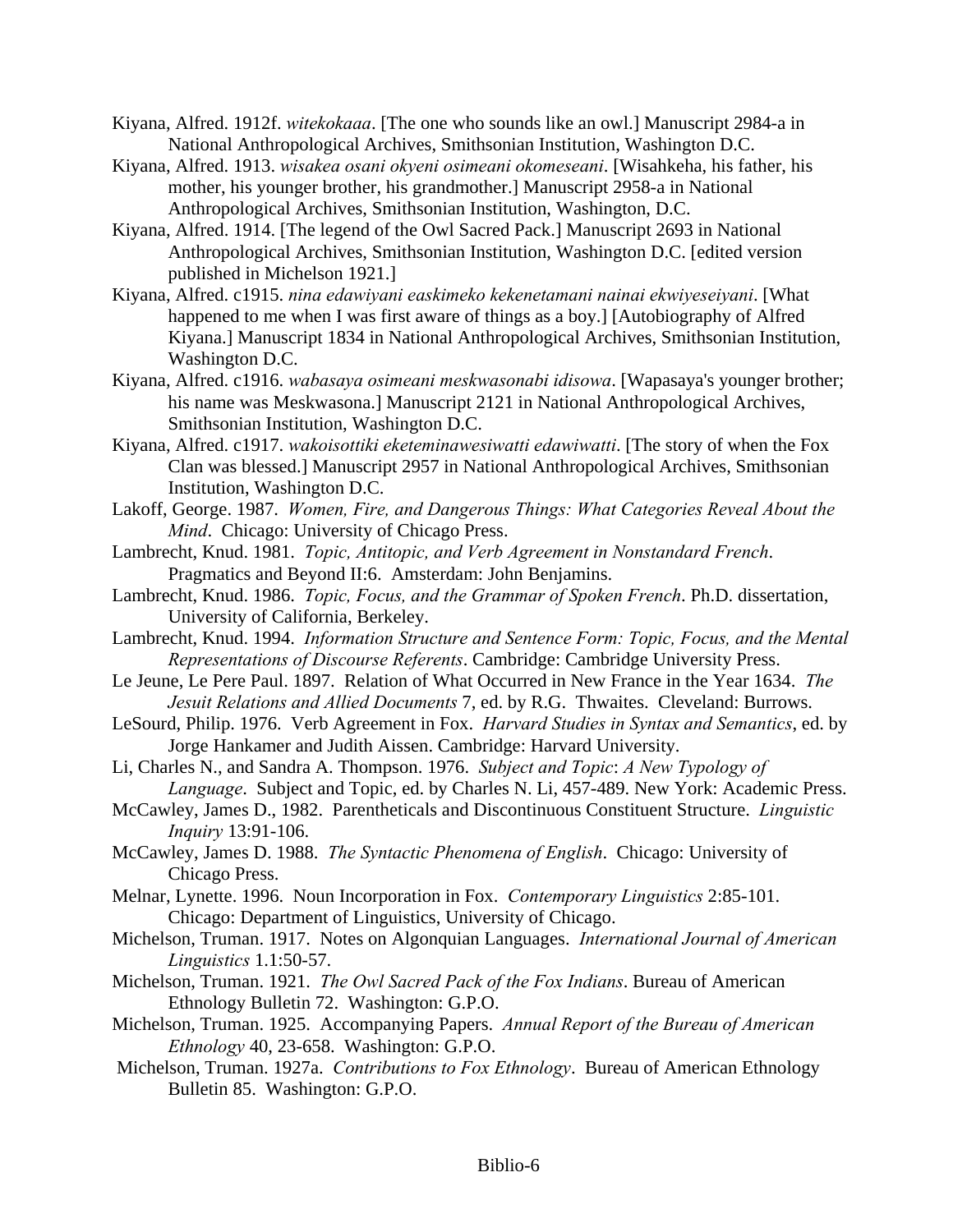- Michelson, Truman. 1927b. Fox Linguistic Notes. *Festschrift Meinhof: Sprachwissenschaftliche und andere Studien*, 403-408. Hamburg.
- Michelson, Truman. 1928. *Observations on the Buffalo-head Dance of the Thunder Gens of the Fox Indians*. Bureau of American Ethnology Bulletin 87. Washington: G.P.O.
- Michelson, Truman. 1929. *Observations on the Thunder Dance of the Bear Gens of the Fox Indians*. (Bureau of American Ethnology Bulletin 89.) Washington: G.P.O.
- Michelson, Truman. 1930. *Contributions to Fox Ethnology II*. (Bureau of American Ethnology Bulletin 95.) Washington: G.P.O.
- Michelson, Truman. 1932. *Notes on the Fox Wâpanōwiweni*. Bureau of American Ethnology Bulletin 105. Washington: G.P.O.
- Michelson, Truman. 1937. *Fox Miscellany*. Bureau of American Ethnology Bulletin 114. Washington: G.P.O.
- Mithun, Marianne. 1984a. The Evolution of Noun Incorporation. *Language* 60:845-95.
- Mithun, Marianne. 1984b. How to Avoid Subordination. *Proceedings of the Tenth Annual Meeting of the Berkeley Linguistics Society*, ed. by Claudia Brugman, et al., 493-509. Berkeley: Berkeley Linguistics Society.
- Mithun, Marianne. 1986. On the Nature of Noun Incorporation. *Language* 62:32-37.
- Mithun, Marianne. 1987. Is Basic Word Order Universal? *Coherence and Grounding in Discourse*, ed. by Russell Tomlin, 281-328. Amsterdam: Benjamins.
- Morgan, J.L. 1972. Verb Agreement as a Rule of English. *Papers from the Eighth Regional Meeting of the Chicago Linguistics Society*, ed. by Paul M. Peranteau, et al., 278-286. Chicago: Chicago Linguistic Society.
- Munro, Pamela. 1984. The Syntactic Status of Object Possessor Raising in Western Muskogean. *Proceedings of the Tenth Annual Meeting of the Berkeley Linguistics Society*, ed. by Claudia Brugman, et al., 634-649. Berkeley: Berkeley Linguistics Society.
- Nichols, Johanna. 1986. Head-marking and Dependent-marking Grammar. *Language* 62.56-119.
- Payne, Doris L. 1987. Information Structuring in Papago Narrative Discourse. *Language* 63.783- 804.
- Perlmutter, David, and Richard A. Rhodes. 1988. Syntactic and Thematic Alignments in Ojibwa. Paper presented to the Linguistic Society of America meetings, New Orleans, December, 1988.
- Postal, Paul M. 1969. Anaphoric Islands. *Papers from the Fifth Regional Meeting of the Chicago Linguistics Society*, Robert I. Binnick, et al., 205-239. Chicago: Chicago Linguistic Society.
- Postal, Paul M. 1971. *Cross-Over Phenomena*. NY: Holt, Rinehart and Winston.
- Reinhart, Tanya. 1982. Pragmatics and Linguistics: An Analysis of Sentence Topics. *Philosophica* 27:53-93.
- Reinhart, Tanya. 1983. *Anaphora and Semantic Interpretation*. Chicago: University of Chicago Press.
- Reynolds, Saeko. 1996. Some Remarks on `Come' and `Go' in Fox Narratives. *Contemporary Linguistics* 2:103-120. Chicago: Department of Linguistics, University of Chicago.
- Rhodes, Richard A. 1976. *The Morphosyntax of the Central Ojibwa Verb*. University of Michigan dissertation.
- Rhodes, Richard A. 1990a. Obviation, Inversion, and Topic Rank in Ojibwa. *Proceedings of the Sixteenth Annual Meeting of the Berkeley Linguistics Society*: Special Session on General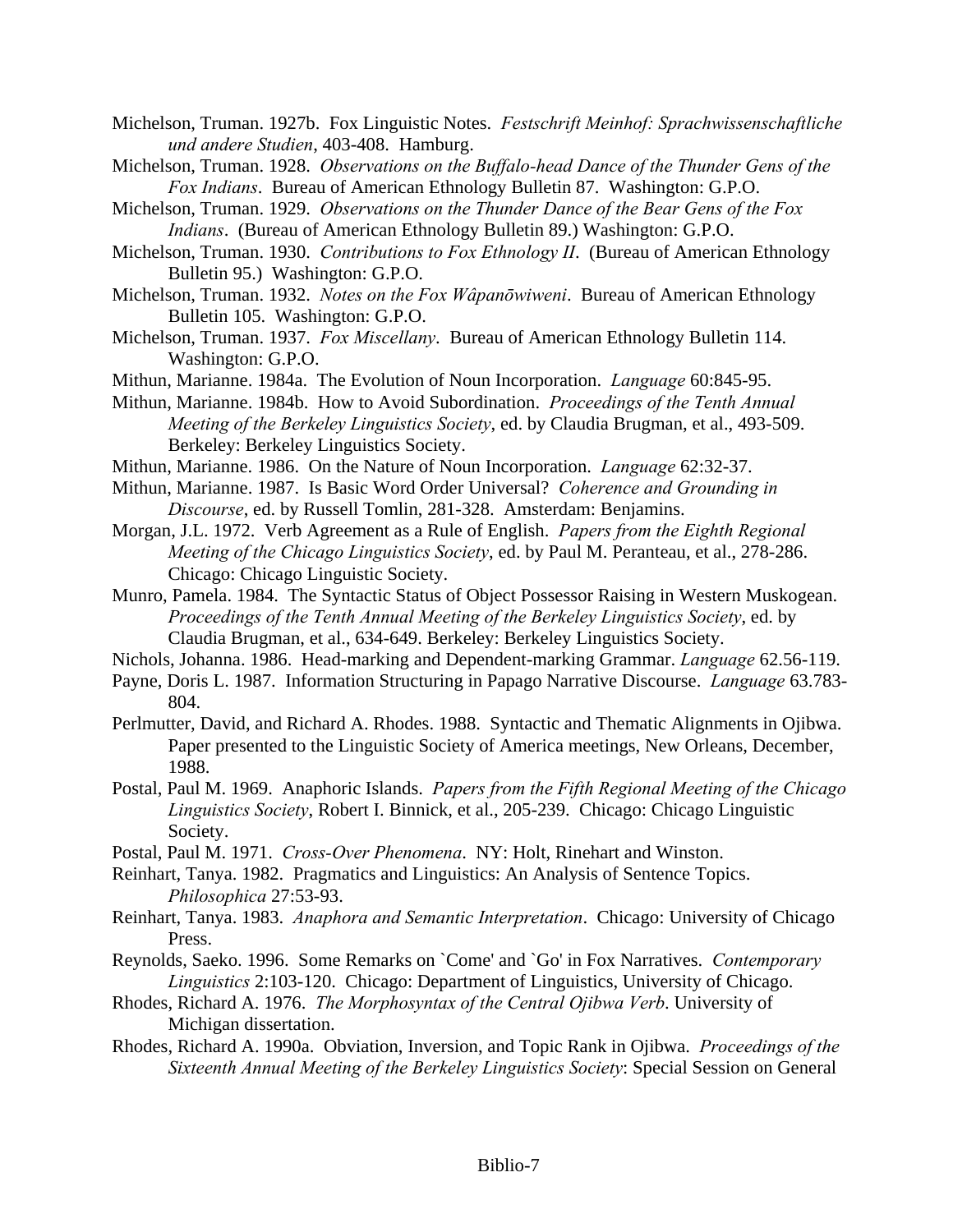Topics in American Indian Linguistics, ed. by David J. Costa, 101-115. Berkeley: Berkeley Linguistics Society.

- Rhodes, Richard A. 1990b. Ojibwa Secondary Objects. *Grammatical Relations: A Cross-Theoretical Perspective,* ed. by Katarzyna Dziwirek, et al., 401-414. Stanford: Center for the Study of Language and Information.
- Rhodes, Richard A. 1994. Agency, Inversion, and Thematic Alignment in Ojibwe. *Proceedings of the Twentieth Annual Meeting of the Berkeley Linguistics Society*, ed. by Susanna Gahl, et al., 431-446. Berkeley: Berkeley Linguistics Society.
- Rosch, Eleanor. 1978. Principles of Categorization. *Cognition and Categorization*. ed. by Eleanor Rosch and B.B. Lloyd, 27-48. Hillsdale, N.J.: Lawrence Erlbaum Associates.
- Russell, Kevin. 1991. Obviation as discourse structure in a Swampy Cree âcimowin. *Papers from the Twenty-second Algonquianist Conference*, ed. by William Cowan, 320-335. Ottawa: Carleton University.
- Sadock, Jerrold M. 1980. Noun Incorporation in Greenlandic: A Case of Syntactic Word Formation. *Language* 56:300-319.
- Sadock, Jerrold M. 1986. Some Notes on Noun Incorporation. *Language* 62:19-31.
- Sadock, Jerrold M. 1990. A Trimodular Account of Yiddish Syntax. *Studies in the Linguistic Sciences* 20:31-50.
- Sapir, Edward. 1911. The Problem of Noun Incorporation in American Languages. *American Anthropologist* 13:250-282.
- Sapir, Edward. 1913. Wiyot and Yurok, Algonkin Languages of California. *American Anthropologist* 15:617-646.
- Shoaps, Robin. 1993. *The Image Schema of the Body in Fox: A Study in Linguistic Anthropology*. B.A. Honors Thesis, Department of Anthropology, University of Chicago.
- Simpson, Jane. 1991. *Warlpiri Morpho-Syntax: A Lexicalist Approach*. Studies in Natural Language and Linguistic Theory. Dordrecht: Kluwer.
- Steele, Susan. 1995. Towards a Theory of Morphological Information. *Language* 71:260-309.
- Straus, Anne Terry, and Robert Brightman. 1982. The Implacable Raspberry. *Papers in Linguistics* 15:97-137.
- Smyth, Herbert Weir. 1959. *Greek Grammar*. Cambridge: Harvard University Press.
- Tanner, Helen Hornbeck. 1987. *Atlas of Great Lakes Indian History*. (The Civilization of the American Indian Series, vol. 174.) Norman: University of Oklahoma Press.
- Tax, Sol. 1937. The Social Organization of the Fox Indians. *Social Anthropology of North American Tribes: Essays in Social Organization, Law, and Religion,* ed. by Fred Eggan, 243-282. Chicago: University of Chicago Press.
- Thomason, Lucy. 1995. The Assignment of Proximate and Obviative in Informal Fox (Meskwaki) Narrative. *Papers of the Twenty-Sixth Algonquian Conference*, ed. by David H. Pentland, 462-496. Winnipeg: University of Manitoba.
- Tomlin, Russ, and Richard Rhodes. 1979. An Introduction to Information Distribution in Ojibwa. *Papers from the Fifteenth Regional Meeting of the Chicago Linguistics Society*, ed. by Paul Clyne, et al., 307-320. Chicago: Chicago Linguistic Society.
- Uhlenbeck, C.C. 1938. *A Concise Blackfoot Grammar Based on Material from the Southern Peigans*. Koninklijke Akademie van Wetenschappen, Verhandelingen, Afdeeling Letterkunde, n.s. 41. Amsterdam.
- Voorhis, Paul H. 1971. New Notes on the Mesquakie (Fox) Language. *International Journal of American Linguistics* 37.63-75.